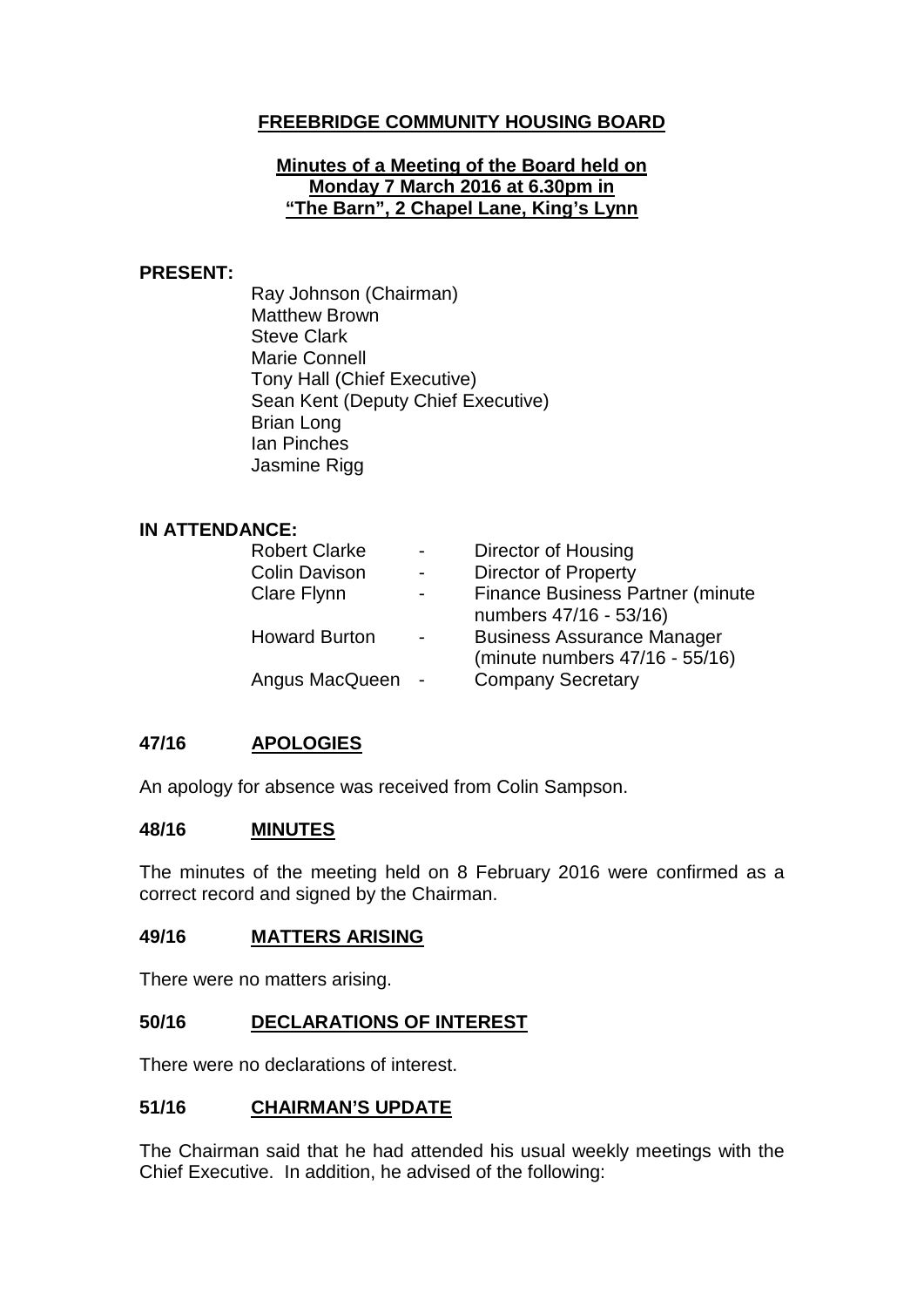- On 15 February 2016, he and the Company Secretary had signed contracts electronically for the first time, following the inclusion of a provision to allow this in Standing Orders when these were reviewed by the Board at its meeting on 11 January 2016. The contracts had been framework agreements for Eastern Procurement.
- On 3 March 2016, he had attended a National Housing Federation Eastern Region Chairs meeting, in Cambridge.
- On 4 March 2016, he had attended a meeting of the Queen Elizabeth Hospital Governors' Council, which he sat on as Freebridge's representative.

# **52/16 CHIEF EXECUTIVE'S UPDATE**

A written update from the Chief Executive had been previously circulated and was noted by the Board.

The written update covered the following issues:

- Hillington Square
- Internal Audit Letter of Engagement
- Placeshapers Roundtable Meeting
- Plaxtole House
- Closure of Area Offices at Hunstanton and Downham Market
- King's Lynn Court Closure
- Times Top 100
- Homes and Communities Agency Assessment
- Blockbuster Video Shop

The Board was delighted to note that Freebridge had retained both its G1/V1 regulatory assessment by the Homes and Communities Agency and its place in the Times Top 100 not-for-profit employers list. Some disappointment was expressed that Freebridge had significantly slipped down the Times Top 100 list, to 93rd, and the Deputy Chief Executive confirmed that the reasons for this were being investigated.

With regard to the Internal Audit Letter of Engagement, it was

**RESOLVED:** That the Letter be signed on behalf of Freebridge by the Deputy Chief Executive.

### **53/16 BUDGET 2016/17**

Confidential item

# **54/16 BUSINESS PLAN 2016/17**

The Chief Executive presented a report which introduced a revised template for the Business Plan. The aim of the revised template was to create a more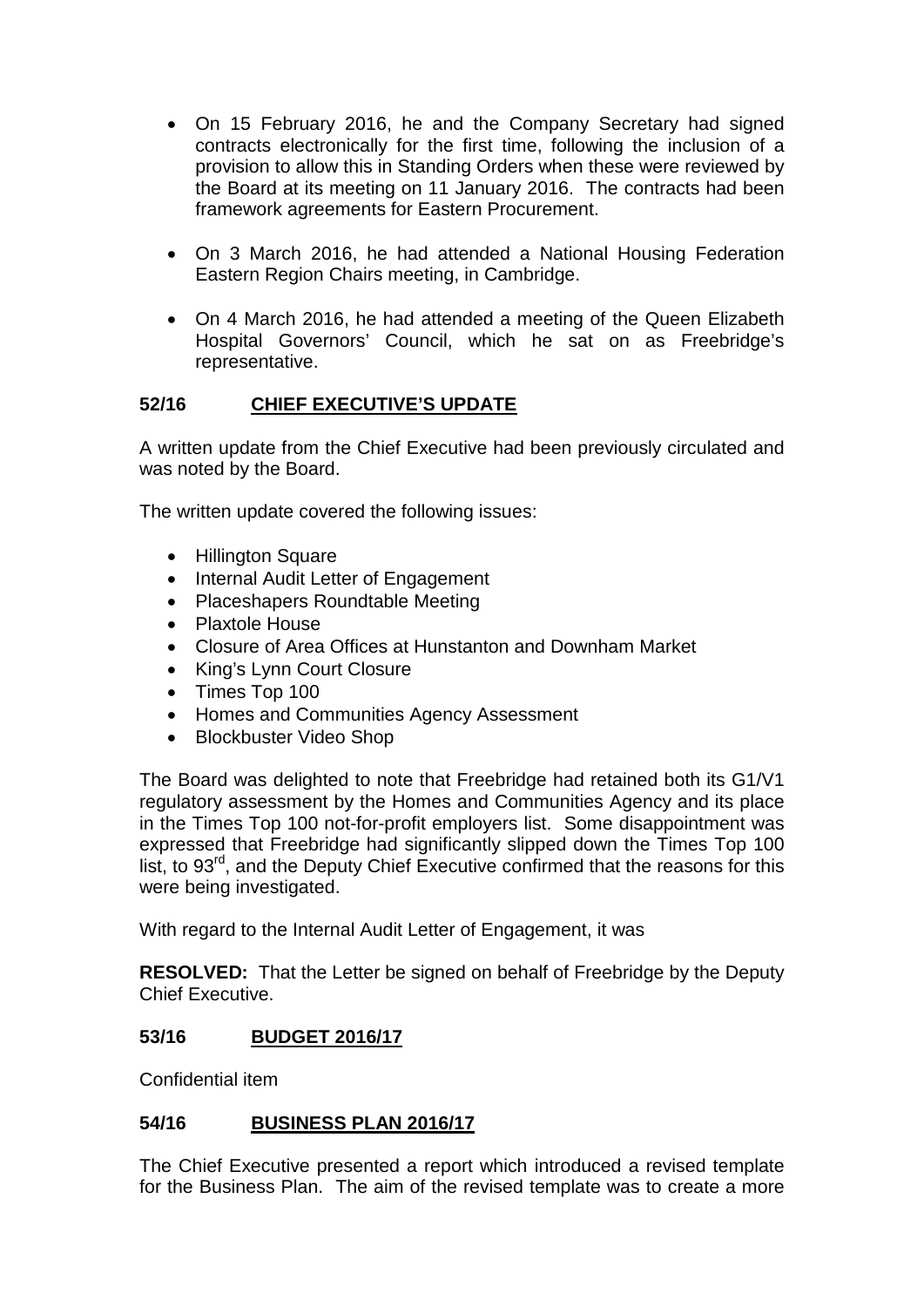flexible Plan which could respond to a rapidly changing environment without losing sight of the long-term aims.

In answer to questions, the Chief Executive made the following points:

- Under "Community Development/Tenant Empowerment", Management Team would be scoping the kind of alternative housing products that Freebridge might offer in the future. These might include shared housing and a staircase to full ownership with a safety net for those who did not ultimately achieve this.
- The revised template was designed to be flexible, and as such firm deadlines had not been included. The Board would be provided with narrative updates on a quarterly basis, when it would have the opportunity to enquire and challenge. Any actions that had slipped beyond target timescales would be highlighted within the Plan.

A Board Member stressed that, whilst it was appropriate to focus on Value for Money, cost reduction should also be borne in mind. He had received reassurance on this point from the Executive in advance of the meeting.

The Board welcomed the revised template and the flexibility it provided.

**RESOLVED:** That the revised Business Plan template be approved.

# **55/16 REVIEW OF THE PROCUREMENT POLICY**

The Business Assurance Manager presented a report which reviewed the Procurement Policy. He highlighted that the revised Policy aimed to reflect good practice, clarify expected behaviours and adhere to regulatory requirements. It would be supported by a series of guidance notes.

In answer to questions, the Deputy Chief Executive explained that suppliers providing direct services to Freebridge tenants and staff would be asked about their approach to equality and diversity through the tendering process, and this would be monitored through the life of the contract. Non-compliance would be tackled as part of the quality assurance process; a proportionate approach would be taken, for instance small businesses might be provided with support or training.

In response to a question, the Business Support Manager said that sustainability was one of a range of issues considered as part of the tender process.

**RESOLVED:** That the revised Procurement Policy be approved, as presented.

### **56/16 NEIGHBOURHOOD MANAGEMENT POLICY**

The Director of Housing presented a report which introduced the Neighbourhood Management Policy. He explained that this new Policy complemented a number of existing policies, and provided an improved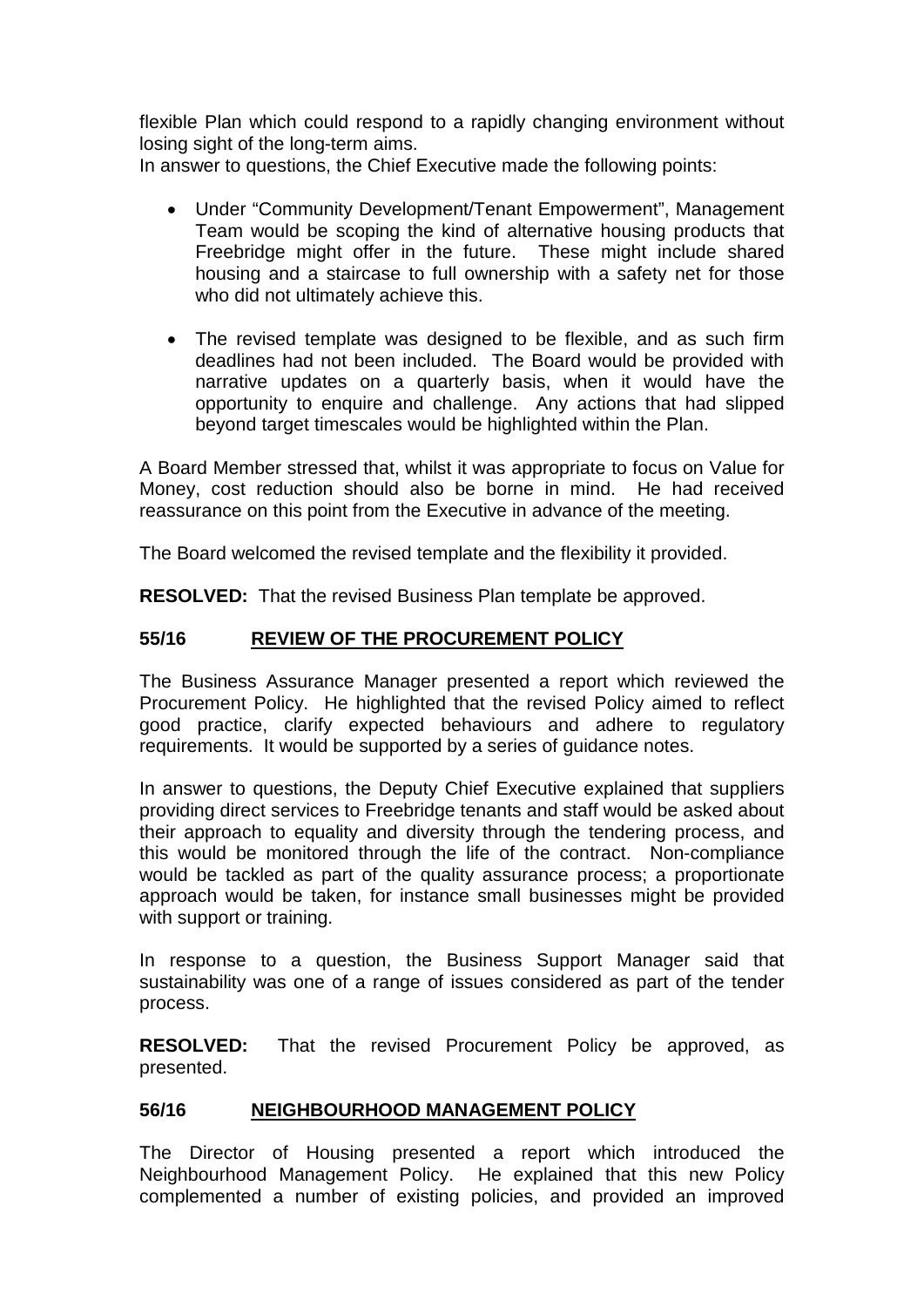framework for the work that Freebridge was carrying out in local neighbourhoods.

Whilst welcoming the new Policy, the Board asked for the following additions to be made to it:

- Under Section 4, "Strategy", include engagement with residents.
- Under Section 5, "Research and Evaluation", clarify that consideration of the need for additional skills and resources would include both internal and external sources.
- In the Action Plan, cross reference with other relevant policies.

**RESOLVED:** That the Neighbourhood Management Policy be approved, subject to the amendments listed above.

## **57/16 REVIEW OF THE SHAREHOLDING POLICY**

The Company Secretary presented a report which reviewed the Shareholding Policy.

**RESOLVED:** That the revised Shareholding Policy be approved, as presented.

## **58/16 REVIEW OF VARIOUS HOUSING POLICIES**

The Director of Housing presented a report which reviewed the following policies:

- Appeals Policy
- Allocations and Lettings Policy
- Tenancy Policy
- Starter Tenancies Policy.

The report also proposed amalgamating the Tenancy Policy and the Starter Tenancies Policy.

In answer to a question, the Deputy Chief Executive advised that legislation was awaited on the Government's "Pay to Stay" concept before deciding on how this would be implemented or the impact on tenants monitored.

### **RESOLVED:**

- 1) That the amendments to the Tenancy Policy and the Starter Tenancy Policy, including the amalgamation of these two policies, be approved.
- 2) That the revised Appeals Policy and Allocations and Lettings Policy be approved, as presented.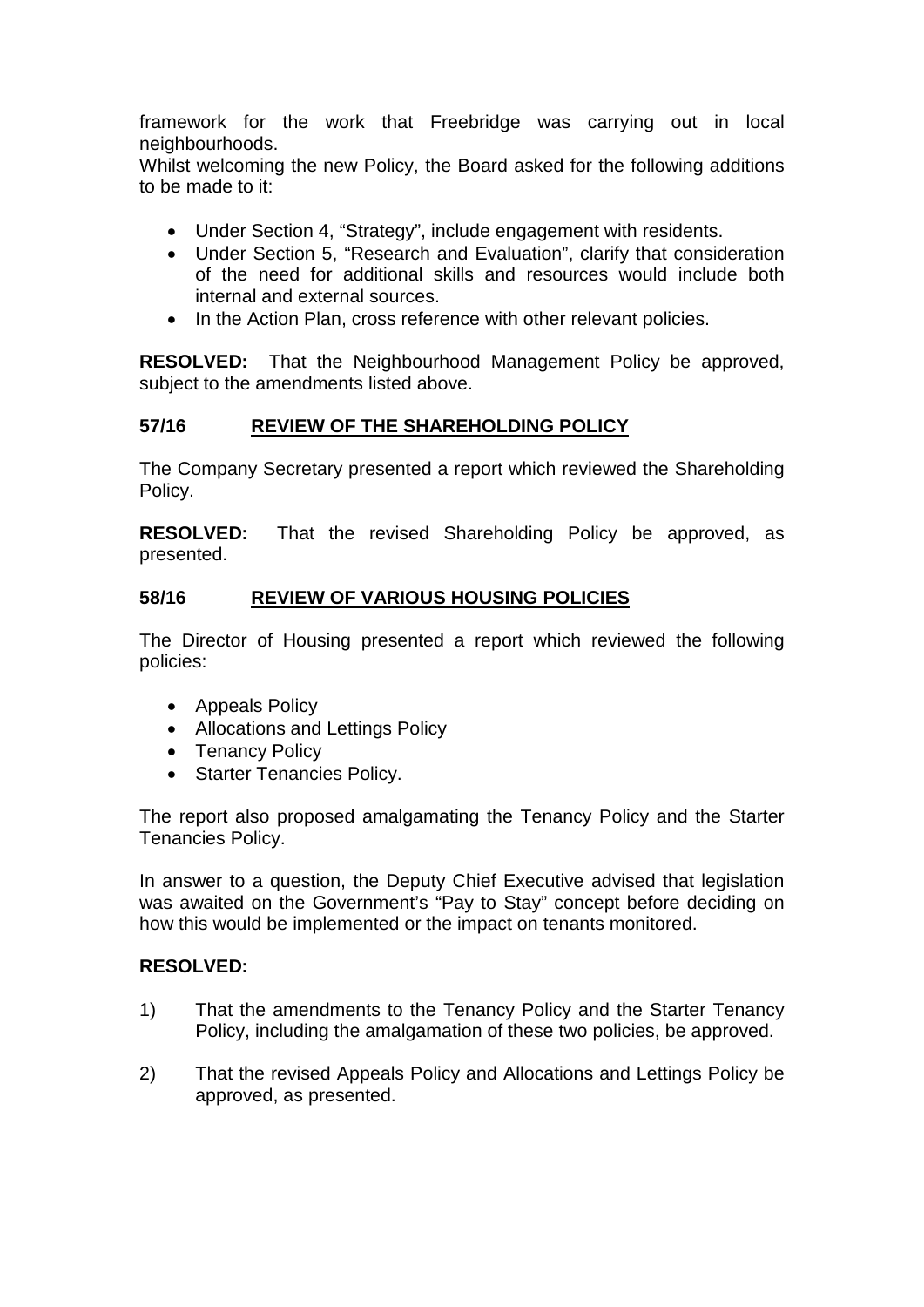### **59/16 REVIEW OF SAFEGUARDING AND DOMESTIC ABUSE POLICIES**

The Director of Housing presented a report which reviewed the following policies:

- Safeguarding Children and Young People Policy
- Safeguarding Vulnerable Adults Policy
- Domestic Abuse Policy.

In answer to questions, the Director of Housing confirmed that there was an appropriate reporting mechanism in place for staff or contractors to raise concerns around safeguarding/abuse, and an audit trail was maintained. Staff and contractors had received safeguarding training.

In response to a question, the Chief Executive confirmed that key members of staff had attended training on radicalisation.

**RESOLVED:** That the following revised policies be approved as presented:

- Safeguarding Children and Young People Policy
- Safeguarding Vulnerable Adults Policy (including the name of the Policy being changed to "Safeguarding Adults at Risk of Abuse or Neglect Policy")
- Domestic Abuse Policy.

### **60/16 SENIOR MANAGEMENT STRUCTURE**

The Chief Executive presented a report which described recent changes that had been made to Management Team structure and arrangements.

The Chairman advised that he would monitor the effect of the new structure on the workload of the Executive through the Chief Executive's appraisal process.

The Board was pleased to note the opportunities for development of senior staff within the new structure.

The Board noted the report.

### **61/16 HILLINGTON SQUARE COMMUNICATIONS PLAN POST PHASE 3**

Confidential item

### **62/16 COMMITTEE MINUTES**

Matthew Brown, Chairman of the Governance Committee, presented the minutes of the Committee's meeting held on 1 February 2016. He highlighted